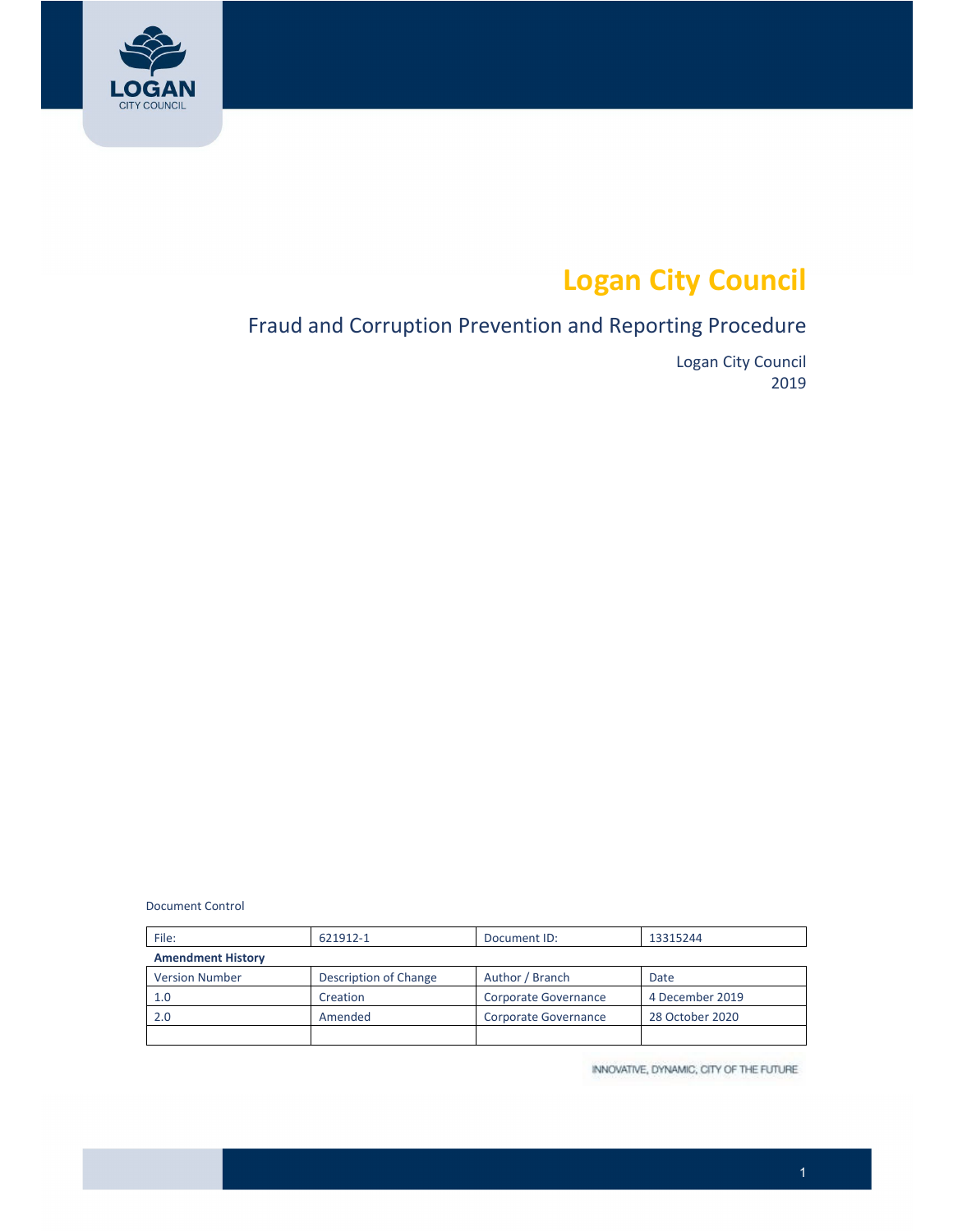Table of Contents

| $\mathbf{1}$ |     |       |  |
|--------------|-----|-------|--|
| 2            |     |       |  |
|              |     |       |  |
|              |     | 2.1.1 |  |
|              |     |       |  |
| 3            |     |       |  |
| 4            |     |       |  |
| 5            |     |       |  |
|              |     |       |  |
| 6            |     |       |  |
| 7            |     |       |  |
|              | 7.1 |       |  |
|              | 7.2 |       |  |
|              | 7.3 |       |  |
|              | 74  |       |  |
| 8            |     |       |  |
|              |     |       |  |
|              | 8.2 |       |  |
|              |     |       |  |
| 9            |     |       |  |
| 10           |     |       |  |
| 11           |     |       |  |
| 12           |     |       |  |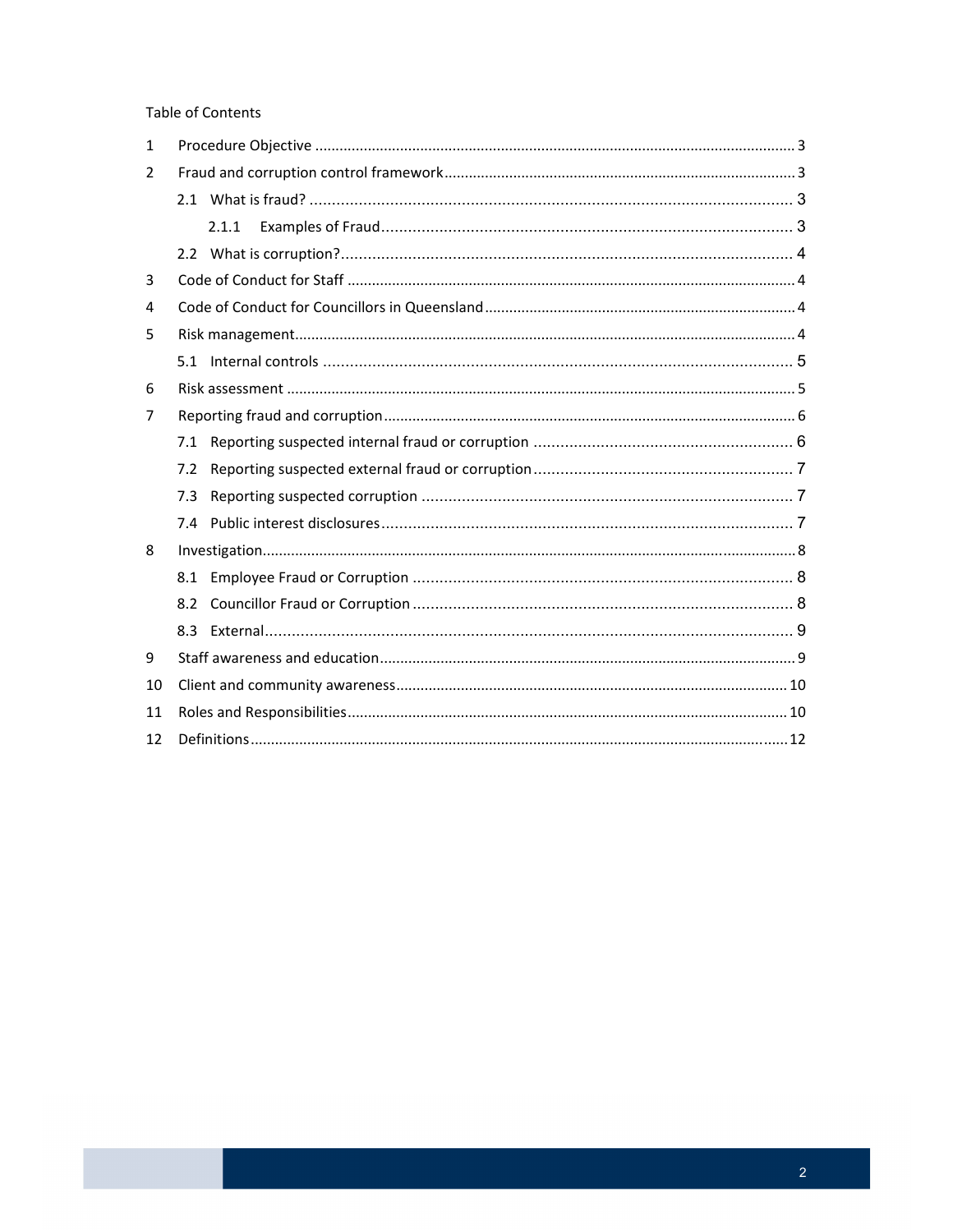# **1 Procedure Objective**

 This Procedure sets out the fraud and corruption handling framework that must be followed when an employee or contractor suspects fraudulent or corrupt behaviour.

# **2 Fraud and corruption control framework**

 Logan City Council has zero‐tolerance towards fraud and corruption, with all incidents regarded as serious.

 Fraud and corruption undermines Council's ability to deliver its strategic vision, purpose and values, and any potential case could cause:

- reputational loss, by destroying public confidence in Council
- financial harm and loss to Council
- reduction in staff morale and performance, and
- **•** inability to effectively deliver services.

 Council has developed a Fraud and Corruption Control Framework, which includes a Fraud and Corruption Prevention and Reporting Policy; this Procedure; a fraud and corruption control plan which is incorporated into this Procedure; ongoing mandatory staff training; and a Fraud and Corruption Risk Register.

 This Procedure should be read in conjunction with the Fraud and Corruption Prevention and Reporting Policy.

#### **2.1 What is fraud?**

 Australian Standard AS 8001 – 2008 Fraud and corruption control (AS8001‐2008) defines'fraud' as:

Dishonest activity causing actual or potential financial loss to any person or entity including theft of moneys or other property by employees or persons external to the entity and where deception is used at the time, immediately before or immediately following the activity. This  *also includes the deliberate falsification, concealment, destruction or use of falsified* documentation used or intended for use for a normal business purpose or the improper use  *of information or position for personal financial benefit.*

The risk of fraud may be:

- internal (performed by an employee or contractor of an organisation), or
- external (performed by a customer or an external service provider or third party).

 In complex fraudulent activity, there may be collaboration between employees, contractors and/or external service providers.

#### **2.1.1 Examples of Fraud**

Internal fraud examples include but are not limited to:

- using work resources for commercial purposes
- using Council information to gain a personal advantage
- using personal relationships to gain an advantage in recruitment/procurement processes
- claiming benefits where the individual or entity is not entitled (this includes misuse of leave and/or work time and unentitled accruing, and use, of flex‐time)
- falsely recording work time to gain additional flexi‐time or over‐payment of wages
- misuse of cab charge vouchers (i.e. not using them for travelling on official business).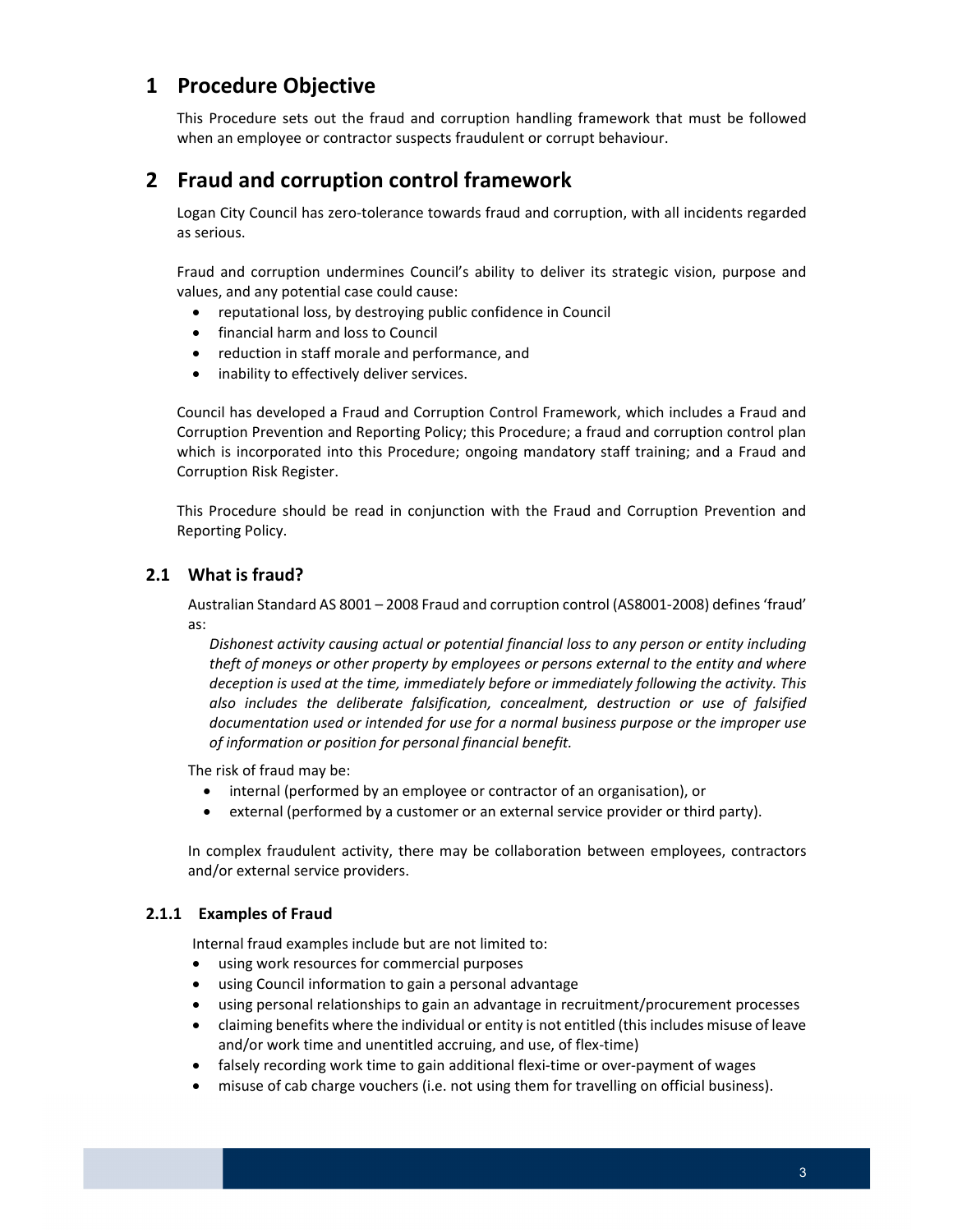External fraud examples include but are not limited to:

- customers deliberately claiming benefits from government programs that they are knowingly not eligible for
- individuals making false declarations or fraudulently completing forms (e.g. statutory declarations)
- an existing external Council client knowingly providing a false invoice for payment
- individuals creating a false vendor in order to request payment from Council for goods and/or services that were not provided
- misuse of grant or community funding
- making a false application for grant or community funding.

#### **2.2 What is corruption?**

 Australian Standard AS 8001 – 2008 Fraud and corruption control (AS8001‐2008) defines corruption as:

Dishonest activity in which an employee of an entity acts contrary to the interests of the entity and abuses his/her position of trust in order to achieve some personal gain or  *advantage for him or herself or for another person or entity.*

 'Corrupt conduct' is conduct by any person which meets the elements stipulated in section 15  of the *Crime and Corruption Act 2001*.

An incident of corruption may include an element of fraud or deception.

 Accepting benefits which may conflict with public duties, or using information obtained from work for personal benefit is corruption.

 For example, if an official abused their position of trust to gain advantage or avoid disadvantage to the detriment of the organisation and/or its clients, this would be corruption.

### **3 Code of Conduct for Staff**

 Council adopted the Code of Conduct for Staff which spells out what is required of Council's employees in terms of behaviour and ethical conduct. The Code includes a conflict of interest policy and also provides examples of fraudulent and/or corrupt behaviour to guide staff.

 To ensure staff are aware of their responsibility to report any incidents of fraudulent behaviour (or other inappropriate conduct matters), the Code places a positive obligation upon staff to report any potential breaches of the Code including fraud and corruption.

### **4 Code of Conduct for Councillors in Queensland**

 Council has adopted the Code of Conduct for Councillors in Queensland which sets out the principles and standards of behaviour expected of Councillors and Mayors when carrying out their roles, responsibilities and obligations as elected representatives for their communities. By adhering to the behaviours set out in the Code, Councillors will increase public confidence in local government and Council decisions.

#### **5 Risk management**

 Council is committed to proactively managing fraud risk to minimise exposure to potential losses by embedding risk management into Council's culture, governance systems, accountability arrangements, planning, reporting and improvement processes. Everyone in Council is responsible and accountable for risk management, including managing the risk of potential fraud.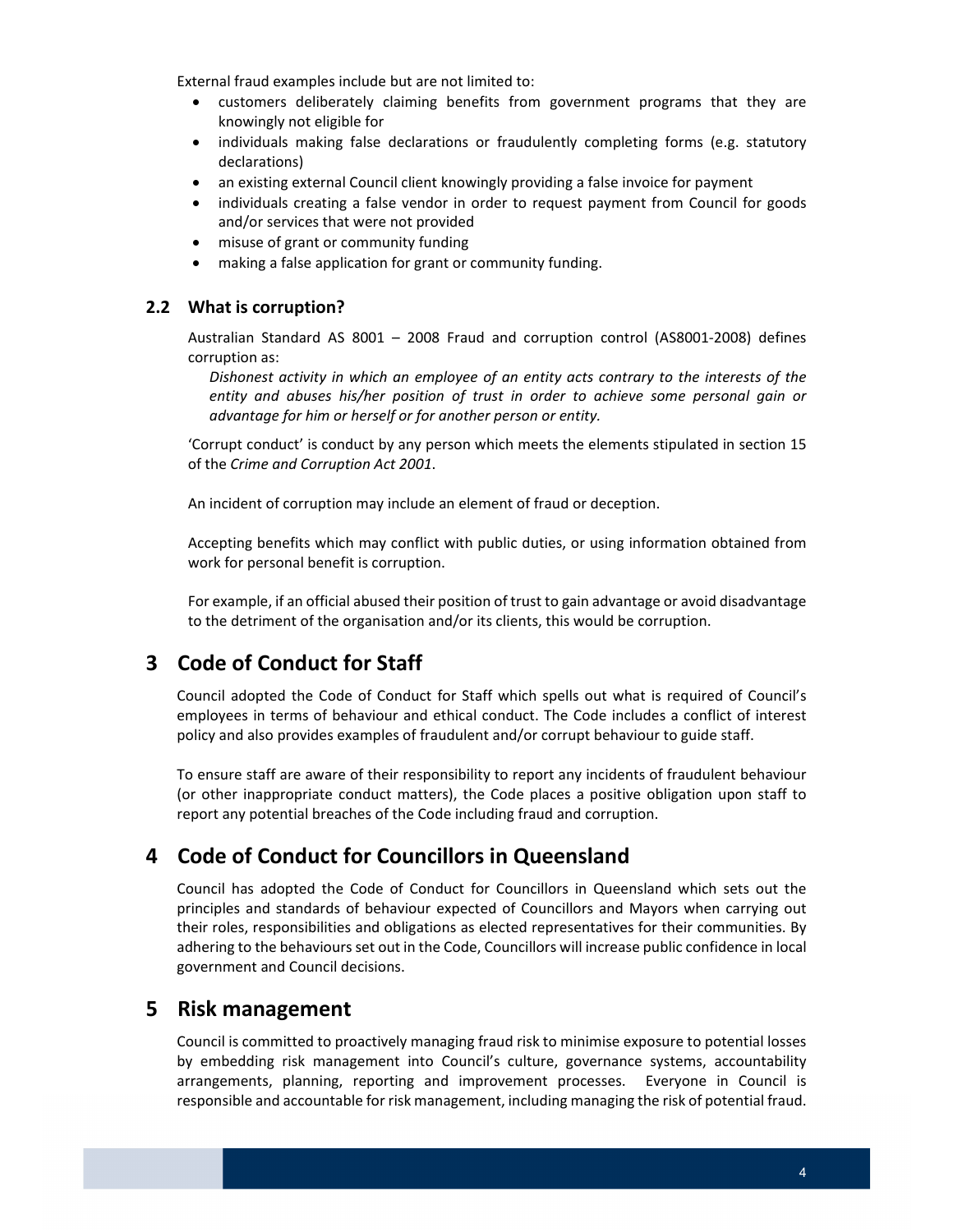Effectively managing fraud risk allows Council to achieve its objectives by assessing and mitigating potential risks to better inform planning processes and improve accountability, transparency and ethical decision making.

 Effective fraud and corruption management relies on the honest and fearless advice and support of all Managers and staff; staff's ability to identify, treat, monitor and evaluate risk; effective reporting; and the review of Council's risk management framework.

#### **5.1 Internal controls**

 Council has a sound control environment to reduce the likelihood of internal and external fraud and corruption risk, including:

- an emphasis on effective accountability, performance, leadership and high standards of ethical and professional conduct
- an organisational structure that details clear reporting relationships and accountabilities
- a delegation schedule for financial and human resource decisions
- Council's financial policies and procedures
- a program of regular internal and external financial, compliance and performance audits
- an independent Integrity and Information Program to provide specialist advice and investigate suspected fraud and corruption
- pre-employment criminal history screening, as per Council Criminal history checks policy
- mandatory reporting of all gifts and benefits for Council's Gifts and Benefits Register
- mandatory reporting of all perceived and actual conflicts of interest. This includes any potential conflicts of interest of family members of employees that may have perceived or actual influence over a Council decision or process
- comprehensive Public Interest Disclosure and Complaints Management Frameworks
- a Fraud and Corruption Risk Register to record, track and monitor risks and controls, which is reviewed annually to help identify and assess current and emerging issues
- clear policies for the delegation and separation of duties
- an organisational culture that encourages feedback to improve current governance systems.

 In addition to Council's controls listed above, business areas with a higher risk of external fraud are required to have local procedures to reduce the likelihood of external fraud risk. This includes business areas responsible for grant or community funding, contract management and procurement, information technology, and management of personal and confidential information.

# **6 Risk assessment**

 Awareness of warning signs (red flags) for possible fraud or corruption is a useful method of detection. Often fraud and corruption indicators are inter‐related and in some situations, evidence of one indicator may imply a potential risk but may not constitute fraud or corruption. The more inter‐related indicators identified, the higher the risk of potential fraud or corruption.

Examples of common internal fraud and corruption indicators include:

- unexplained and/or sudden sources of wealth
- excessive secrecy in relation to work
- employees who are aggressive or defensive when challenged, and/or are controlling of certain colleagues
- poorly reconciled cash expenses or customer accounts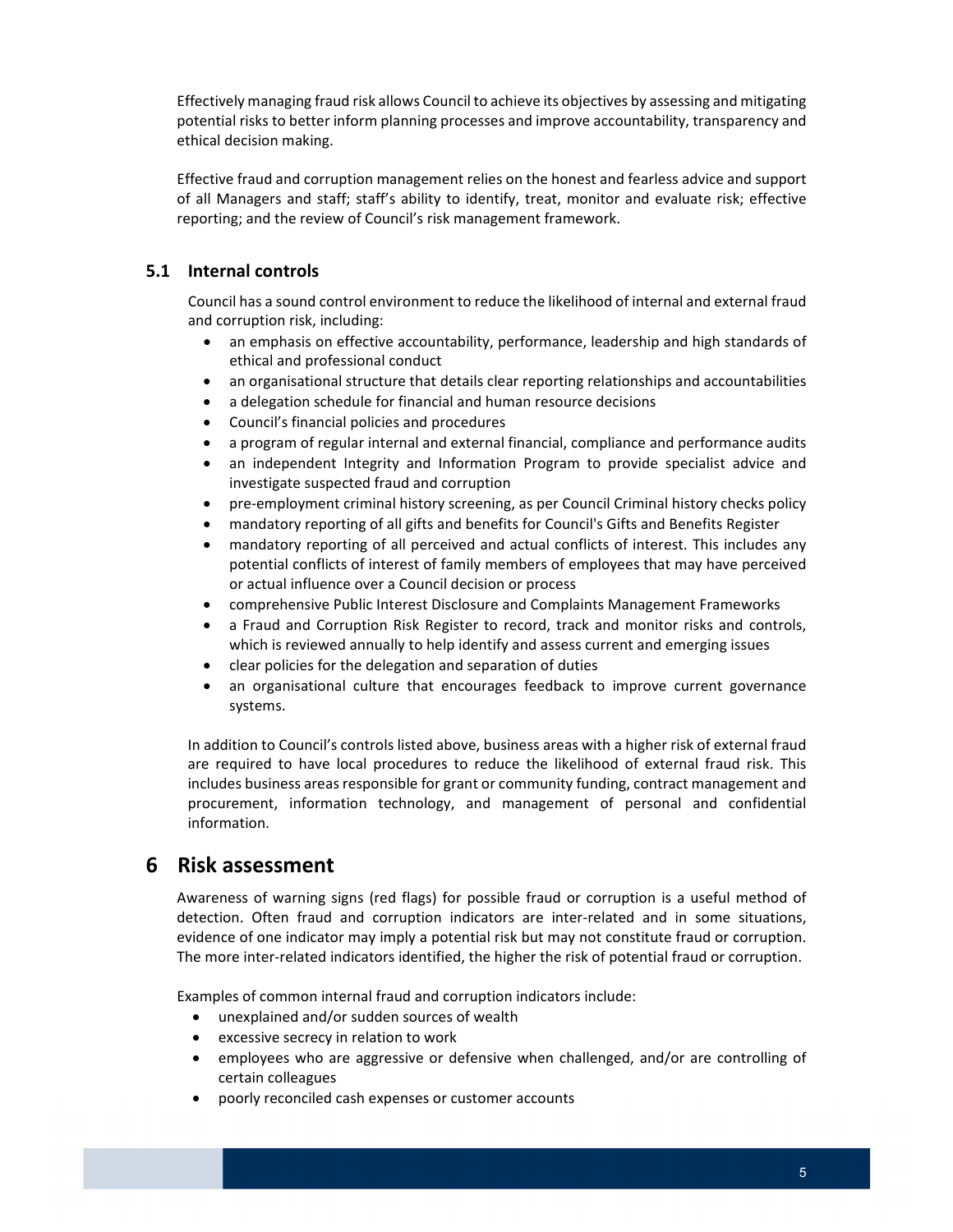- employees known to be under external financial pressure
- employees who delay providing information or who provide different answers to different people
- employees under apparent stress without identifiable pressure
- employees making procedural or computer enquiries inconsistent or not related to their normal duties
- Managers who avoid using the procurement process (eg excessive use of petty cash or credit cards to purchase items outside the procurement framework)
- employees who appear to make a large number of mistakes, especially those leading to financial loss
- employees with competing or undeclared external business interests
- employees (especially Managers) with too much hands-on control
- employees refusing to take leave
- an unusual number of customer complaints
- customers or suppliers insisting on dealing with just one individual
- employees refusing to comply with normal rules and practices
- employees having an excessive or apparent total lack of ambition
- excessive staff turnover in a specific position
- falsification of documents to cover up poor performance
- contracts constantly being awarded to the same company
- failure to document decisions, or frequent cases of missing documentation

Examples of common external fraud and corruption indicators include:

- client applications for Council assistance with inconsistent signatures, mismatched fonts or handwriting on different pages of the same document
- invoices which look different to previous invoices issued by the same provider
- lack of supporting evidence, or falsified supporting evidence, that eligibility criteria for grant or community funding has been met
- expenditure has exceeded approved budgets for grant funding but there is not adequate information to explain the variance
- a high volume of transactions from one service provider, such as a registered training organisation, used to support a licence, community or grant funding application, may indicate collusion between applicants and the provider
- attempts to obtain sensitive information such as usernames, passwords and credit card details (eg phishing emails, whaling attacks).

# **7 Reporting fraud and corruption**

 All employees must report suspected fraud and corruption immediately. Any instance of suspected fraud or corruption must be reported, regardless of whether the situation is brought to your direct attention, or if you have received the information indirectly. Reporting suspected fraud or corruption not only allows individual cases to be investigated, but drives the improvement of Council's fraud and corruption risk management practices.

 Do not confront the employee directly and try to preserve any evidence which may help an investigation.

#### **7.1 Reporting suspected internal fraud or corruption**

 Suspected fraud or corruption should be reported to your Manager. If you are reluctant to report the situation to your immediate supervisor, you can report it to:

- the Corporate Governance Manager, or
- the Integrity & Information Program Leader.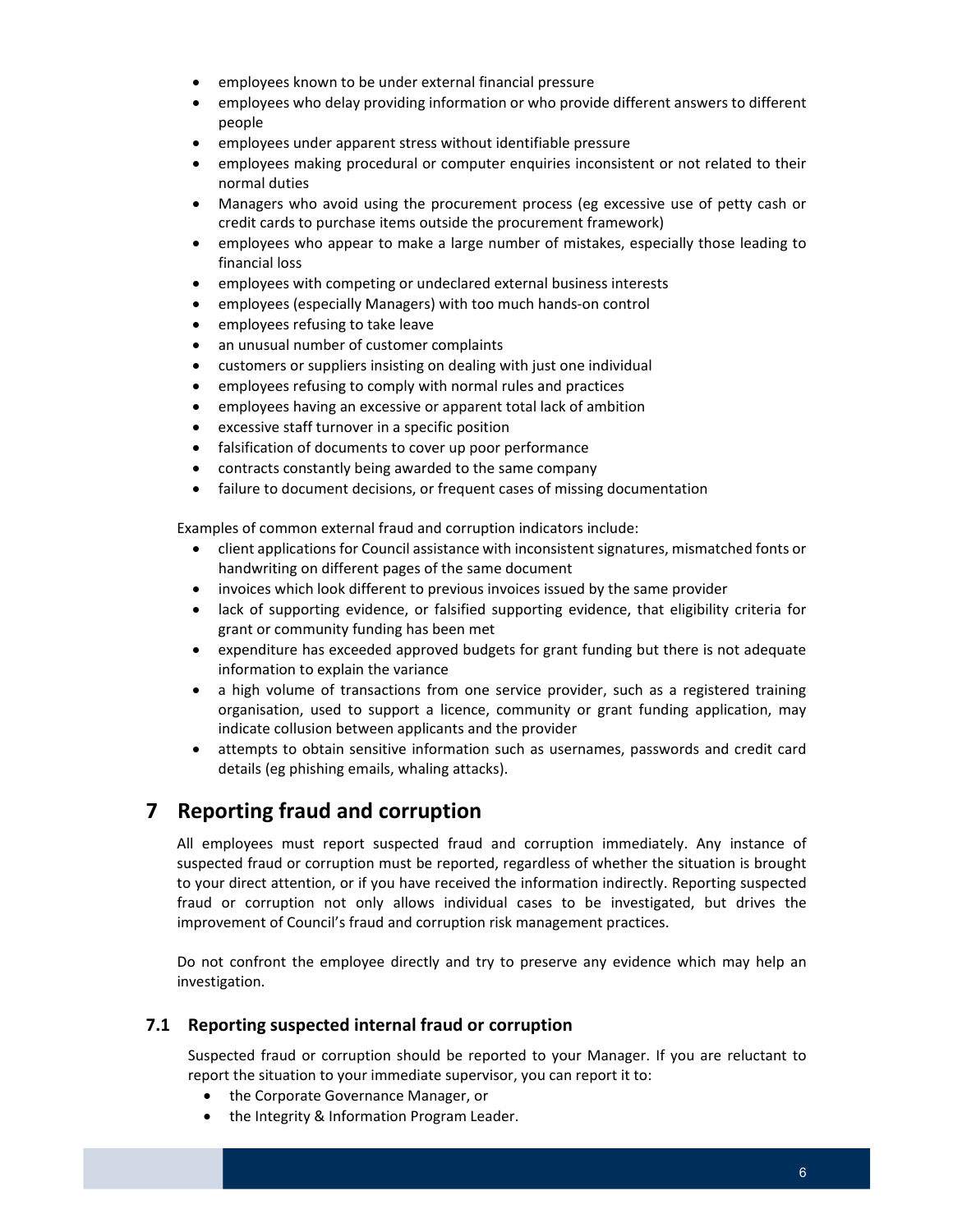Note: all Managers must report fraud or corruption concerns to the Corporate Governance Manager. Ensure any evidence is preserved and prepared to be provided to the Integrity & Information Program when requested.

 Some warning signs of fraudulent or corrupt behaviour (eg employees refusing to take leave, making a large number of mistakes) may relate to conduct and/or performance issues rather than being an indicator of fraud or corruption. Council's People & Culture Branch can assist with conduct and performance management advice.

#### **7.2 Reporting suspected external fraud or corruption**

 All instances of external fraud or attempted external fraud must be reported immediately. While staff must be diligent in identifying, reporting and dealing with potential external fraud, communication with clients must remain respectful and thoughtful.

 Instances of suspected external fraud should be reported to your Manager, the Corporate Governance Manager or a Director.

 If Council business areas become aware that their corporate credit cardholder details have been compromised or a fraudulent payment has been made, then the Finance Manager should be contacted immediately to isolate the circumstance.

 Should your Branch or Program suffer a loss as a result of fraud, this should also be reported to the Finance Manager, who will report to the Queensland Audit Office, as required.

 Business areas with a higher risk of external fraud are required to have a local policy and/or procedure to outline the reporting process.

#### **7.3 Reporting suspected corruption**

 All alleged instances of employee corruption can also be reported directly to the Crime and Corruption Commission at:

 Crime and Corruption Commission GPO Box 3123 Brisbane QLD 4001 mailbox@ccc.qld.gov.au Ph: 3360 6060

#### **7.4 Public interest disclosures**

 A Public Interest Disclosure (PID) is a statement disclosing information that is in the public's interest regarding public sector wrongdoing. A PID can be made to report suspected corrupt conduct, maladministration, wasting of public funds, substantial and specific danger to public health and safety, the environment or a person with a disability, and reprisal action occurring from a disclosure of fraud or corruption.

 The P*ublic Interest Disclosure Act 2010* governsthe PID process. The Actstatesthatstaff making a PID are entitled to protections and support to help them make such disclosures. Information on making a PID is outlined in the Public Interest Disclosure Policy and can be found on Council's intranet.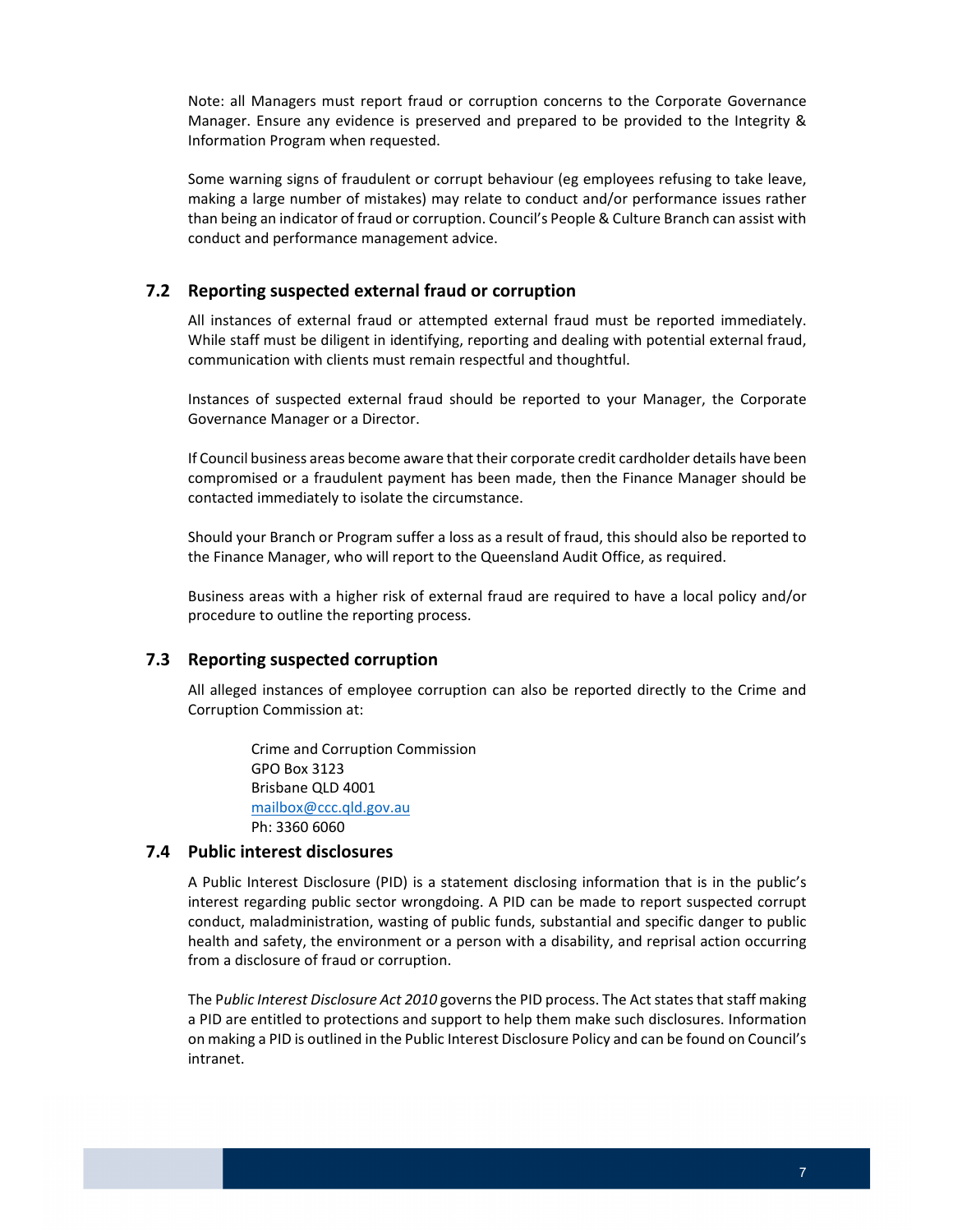### **8 Investigation**

#### **8.1 Employee Fraud or Corruption**

 All alleged instances of Council employee fraud or corruption must be referred to the Director, Organisational Services within 1 week of reporting.

 The Director, Organisational Services managesthe investigations into allegations of misconduct and corrupt conduct, serious workplace conduct and disciplinary issues.

 The Director, Organisational Services also performs the role as Council's Crime and Corruption Commission (CCC) Liaison Officer. The Director, Organisational Services liaises with the CEO to refer matters to the CCC. The CCC decides to either take action or refer the matter back to Council for investigation. Corporate Governance can provide advice to relevant Managers on this process, if required.

  There is a statutory obligation under Section 38 of the *Crime and Corruption Act 2001* to refer corrupt conduct matters to the CCC. As fraud and corruption fall within the definition of corrupt conduct, these matters will need to be referred automatically. Corporate Governance will undertake preliminary investigations to establish the substance of the complaint.

If an investigation is likely to occur:

- Council employees are obliged to respect the dignity and rights of the alleged perpetrator, pending a full and timely investigation;
- management must ensure the preservation of due process, discourage staff from speculating on matters and ensure maintenance of confidentiality pending investigation and retain all relevant records; and
- the outcome of all investigations is subject to review by the CCC.

 Following an investigation of a suspected fraud or corruption incident, Managers are required to revisit their risk registers and review fraud controls within their Branch within 3 months.

 Investigation findings that substantiate the allegation of fraud or corruption, or attempted fraud or corruption, will be actioned in accordance with legislative and policy requirements, and the principles of natural justice. Consequences for committing or attempting fraud and/or corruption may include, but are not limited to:

- disciplinary action;
- demotion;
- repayment of misappropriated funds and other costs;
- written warnings, which may be appropriate in situations where there is no financial loss and damage to reputation is not likely;
- termination of employment; and/or
- referral to the CCC or prosecution agencies.

#### **8.2 Councillor Fraud or Corruption**

 All alleged instances of Councillor fraud or corruption should be referred directly to the Office of the Independent Assessor or the Crime and Corruption Commission at:

PO Box 15031 GPO Box 3123 Ph: 1300 620 722 Ph: 3360 6060City East QLD 4002 oiacomplaints@oia.gld.gov.au

 Office of the Independent Assessor Crime and Corruption Commission Brisbane QLD 4001 mailbox@ccc.qld.gov.au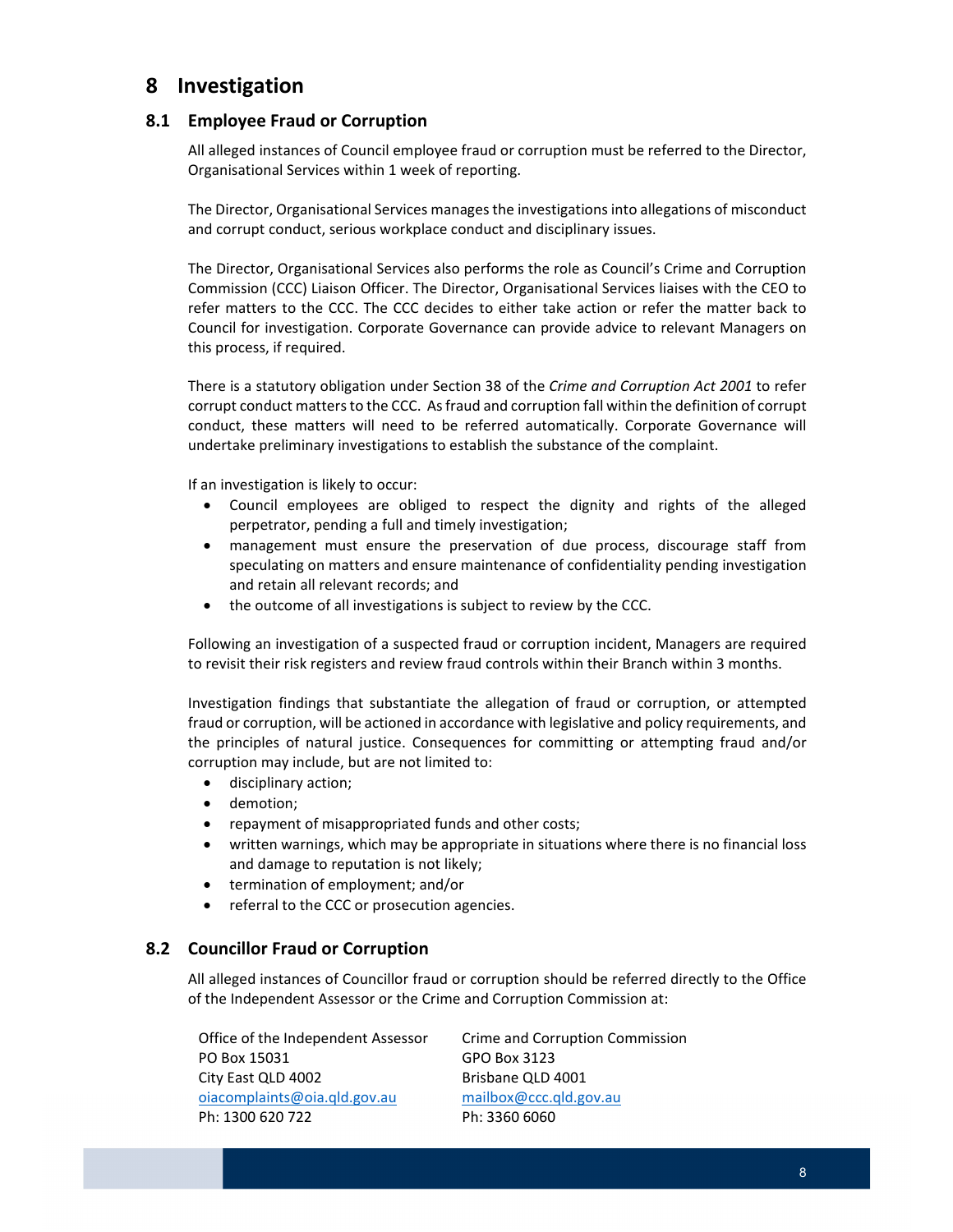#### **8.3 External**

 Should you believe that you have encountered fraudulent activity, it is important that you report this immediately. If the fraudulent activity is financial (eg fraudulent payment), report it immediately to the Finance Manager.

Otherwise, if you suspect an instance of external fraud, you should:

- identify the suspect situation or behaviour;
- conduct a preliminary assessment to determine:
	- o what the suspected fraud was (eg claiming rates discount when not entitled)
	- o who attempted the fraud
	- o when the fraud occurred; and
	- o where and how the fraud occurred;
- provide the details to your Manager.

 After you discuss the situation with your Manager, the Manager must refer the matter to the Corporate Governance Manager within 1 week of reporting. The Corporate Governance Manager will determine if further investigation may be required. For routine or minor matters (ie instances of fraud that, on initial assessment, would be unlikely to be accepted by the Queensland Police Service for investigation) an investigation may be able to be conducted by Council. However, more complex or serious matters will be referred to the Queensland Police Service.

 As part of the investigation, any weaknesses in Council's control system should be identified and modified or amended within 3 months to prevent the same instance of external fraud occurring again.

 Once the initial investigation is completed, the Corporate Governance Manager will brief the CEO within 1 week as follows:

- For confirmed fraud a brief to the CEO seeking approval to refer the matter to the Queensland Police Service for prosecution, advising of any associated loss as a result of the fraud and any action already taken.
- For attempted fraud a brief to the CEO and any relevant Director suggesting appropriate action, which may include issuing a written warning.

### **9 Staff awareness and education**

 All Council employees must be trained in fraud awareness and prevention. All staff and contractors must undertake mandatory training, including:

- Completing Council's *Code of Conduct for Staff* online training when they commence with Council, and then every two years;
- Completing Council's F*raud Awareness for Staff* online training when they commence with Council, and then every two years; and
- **•** Completing Council's Good Decision Making online training when they commence with Council, and then every two years

 The Fraud Awareness training focuses on identifying potential fraudulent behaviours involving fraud risk areas (eg gift and benefits, conflicts of interest, disposal of assets, misuse of Council assets). The training details the possible consequences in terms of penalties that could result from an investigation, including possible recovery of costsfrom fraudulent employees, and the damage to public confidence and reputation of Council. The training also includes how to make a PID via internal or external processes.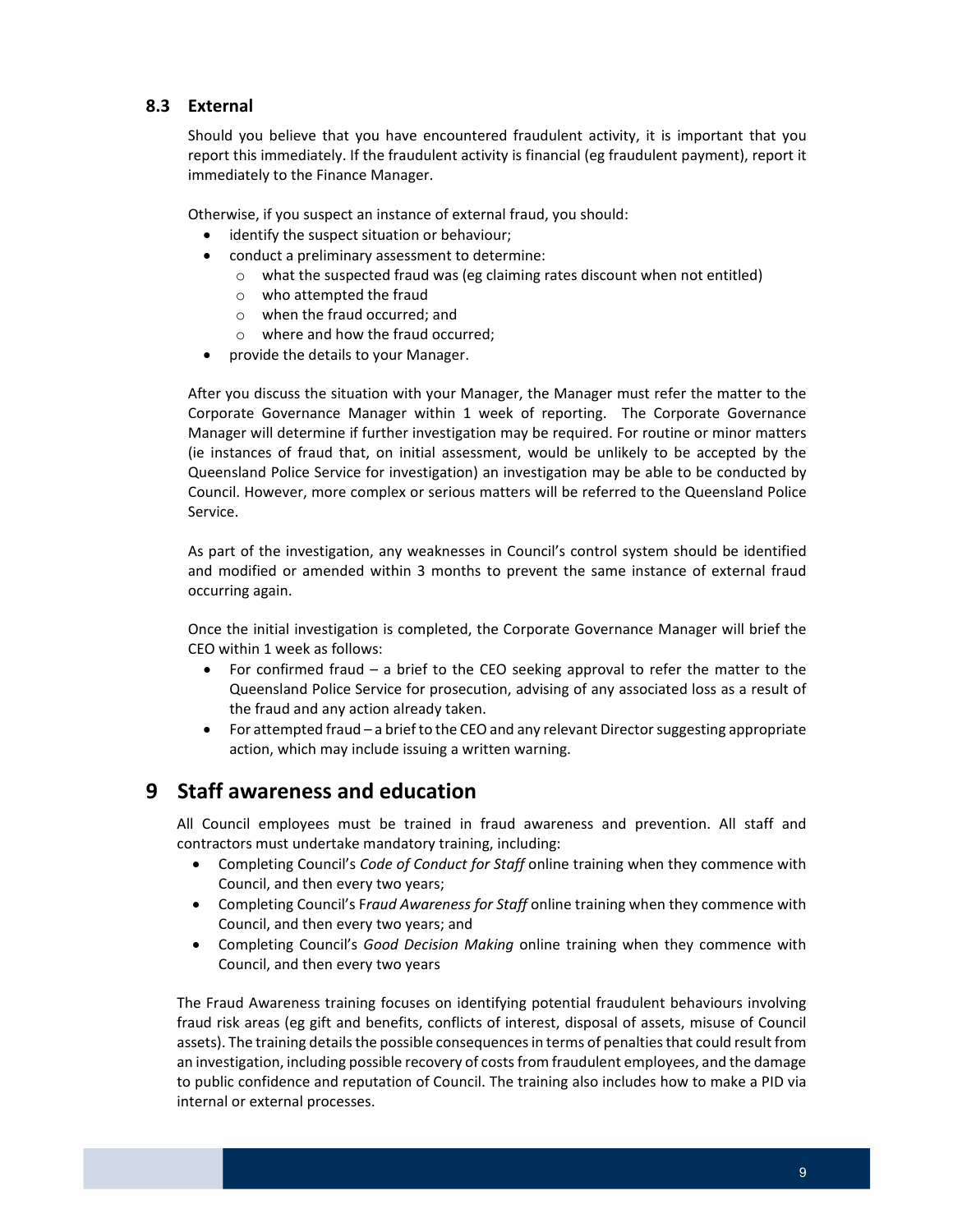The content of the Code of Conduct, Fraud Awareness and Good Decision Making mandatory training will be reviewed by Corporate Governance at least every 2 years and updated where necessary.

 Ongoing staff education and awareness activities can be found on the intranet throughout the year. For instance, around Christmas and other special events, articles are published on the intranet reminding employees of their obligations to report receiving gifts and potential conflicts of interest.

### **10 Client and community awareness**

 The Fraud and Corruption Prevention Reporting Policy is available to the community through the Council's webpage.

Other documents available on Council's webpage include:

- the Public Interest Disclosure Policy;
- a PID information page;
- the Code of Conduct for Staff;
- the Complaints Involving Corruption of Public Official Policy;
- the Business Crime Prevention brochure.

 The PID Information page provides the community with detailed information on how they can report any suspected fraud or corruption within Council.

 Council's tender processes also involve identification of conflicts of interest for both tender panel members and suppliers to identify conflicts of interest, to ensure transparency in tender processes and make suppliers aware of Council's fraud and corruption prevention process.

## **11 Roles and Responsibilities**

 The Chief Executive Officer has designated the following roles and responsibilities for managing fraud and corruption within Council:

| <b>Role</b>      | <b>Responsibilities</b>                                                                                                                                                                                                                                                                                                                                                                                                                                                                                                                                                                                        |
|------------------|----------------------------------------------------------------------------------------------------------------------------------------------------------------------------------------------------------------------------------------------------------------------------------------------------------------------------------------------------------------------------------------------------------------------------------------------------------------------------------------------------------------------------------------------------------------------------------------------------------------|
| Councillors      | report any complaint received to council@logan.qld.gov.au for<br>■<br>recording and investigation in accordance with this Policy                                                                                                                                                                                                                                                                                                                                                                                                                                                                               |
| CEO              | ensuring that Council has appropriate policy, employee training and<br>■<br>awareness initiatives and other control systems in place to prevent,<br>detect and effectively manage incidents of fraud and corruption;<br>visibly promoting and communicating both within Council and<br>п<br>externally that high standards of professional conduct and honest and<br>ethical business practices are expected and required by Council;<br>encouraging the reporting of suspected wrongdoing; and<br>п<br>ensuring appropriate action is taken with respect to proven incidents<br>п<br>of fraud and corruption. |
| <b>Directors</b> | forming a view as to the appropriateness of Council's internal<br>■<br>controls;                                                                                                                                                                                                                                                                                                                                                                                                                                                                                                                               |
|                  | reviewing statistical complaint information<br>includes<br>(which<br>■<br>complaints of fraud and corruption) on a periodic basis;                                                                                                                                                                                                                                                                                                                                                                                                                                                                             |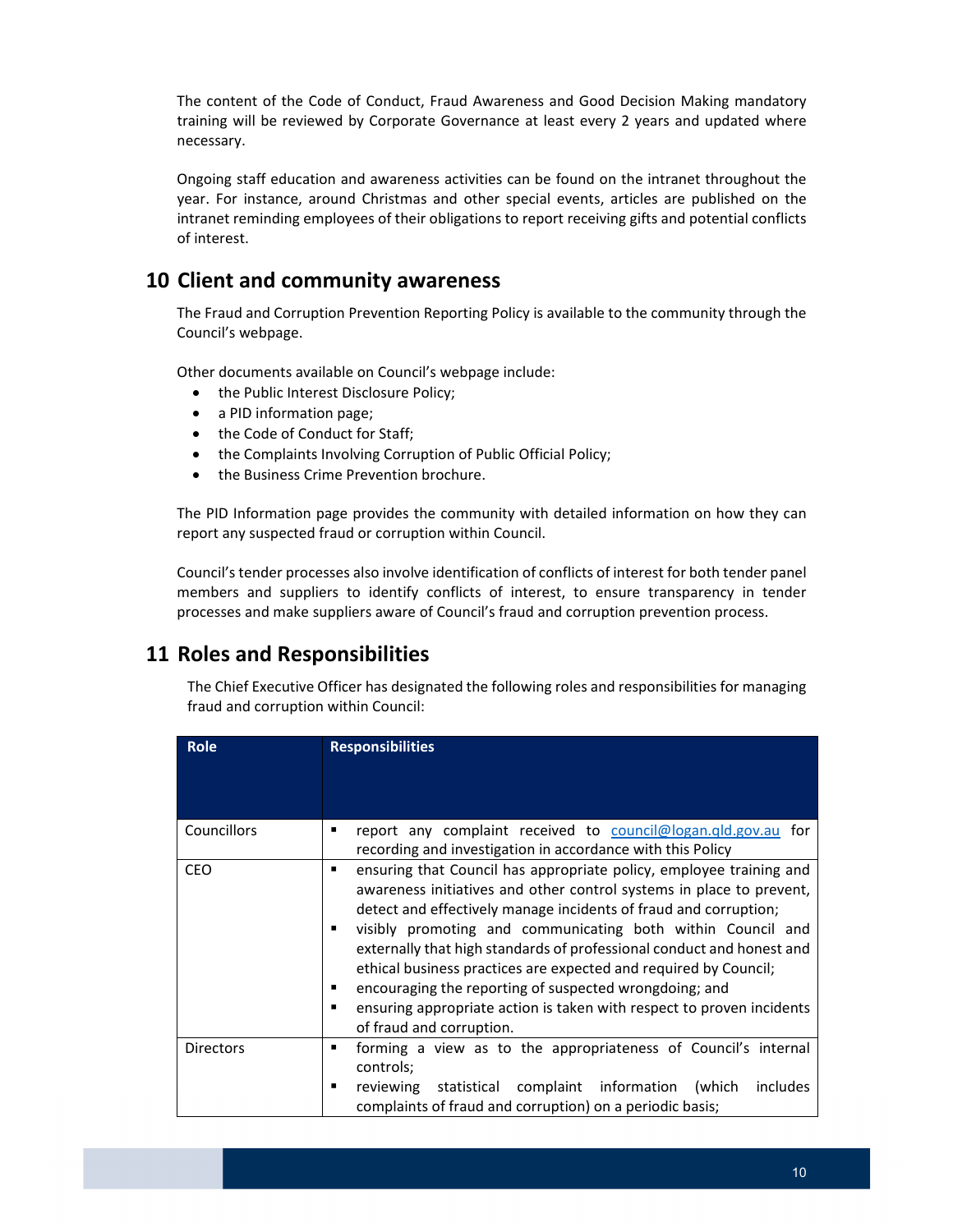|                   | considering fraud and corruption risk and control issues for Council;<br>$\blacksquare$                                                                                                                                           |
|-------------------|-----------------------------------------------------------------------------------------------------------------------------------------------------------------------------------------------------------------------------------|
|                   | and                                                                                                                                                                                                                               |
|                   | $\blacksquare$<br>taking appropriate action to prevent and minimise instances of fraud<br>and corruption including noting assessment of fraud and corruption<br>risk has been undertaken as a part of the formal annual review of |
|                   | operational risk registers.                                                                                                                                                                                                       |
| Managers          | ensuring effective internal controls are in place;<br>Е                                                                                                                                                                           |
|                   | regularly reviewing control systems to ensure they remain robust and<br>п<br>relevant;                                                                                                                                            |
|                   | encouraging employees to report suspected wrongdoing;<br>$\blacksquare$                                                                                                                                                           |
|                   | implementing appropriate awareness initiatives for employees so<br>$\blacksquare$                                                                                                                                                 |
|                   | they are aware of integrity requirements, can effectively contribute to                                                                                                                                                           |
|                   | the detection of fraud and corruption and know how to report<br>suspected wrongdoing;                                                                                                                                             |
|                   | monitoring behaviours and assessing any potential local fraud and<br>п                                                                                                                                                            |
|                   | corruption risks;                                                                                                                                                                                                                 |
|                   | reviewing annual business area fraud and corruption risk assessments<br>П                                                                                                                                                         |
|                   | to ensure risk is being managed appropriately;                                                                                                                                                                                    |
|                   | checking for patterns of fraud and corruption risk across the Branch,<br>$\blacksquare$                                                                                                                                           |
|                   | identifying opportunities to reduce fraud and corruption risk and                                                                                                                                                                 |
|                   | identifying high level risks (or other matters) that should be brought                                                                                                                                                            |
|                   | to the attention of Council's Executive Leadership Team;                                                                                                                                                                          |
|                   | ensuring appropriate action is taken with respect to proven incidents<br>$\blacksquare$                                                                                                                                           |
|                   | of fraud and corruption; and                                                                                                                                                                                                      |
|                   | Identify and modify any weaknesses in the Branch's control systems<br>П                                                                                                                                                           |
|                   | to prevent the same instance of fraud occurring again                                                                                                                                                                             |
| Program Leaders   | ensuring fraud and corruption risk assessment is conducted within<br>$\blacksquare$                                                                                                                                               |
|                   | their Program;                                                                                                                                                                                                                    |
|                   | ensuring effective internal controls are in place within their Program<br>$\blacksquare$                                                                                                                                          |
|                   | to prevent and detect fraudulent and corrupt activities;                                                                                                                                                                          |
|                   | regularly reviewing control systems to ensure they remain robust and<br>П<br>relevant;                                                                                                                                            |
|                   | encouraging the reporting of suspected wrongdoing;<br>п                                                                                                                                                                           |
|                   | ensuring new employees attend induction;<br>п                                                                                                                                                                                     |
|                   | ensuring all employees undertake and complete mandatory training<br>П<br>about the Code of Conduct for Staff and Fraud Awareness;                                                                                                 |
|                   | implementing appropriate awareness initiatives so employees,<br>$\blacksquare$                                                                                                                                                    |
|                   | contractors, consultants and others have an awareness of integrity                                                                                                                                                                |
|                   | requirements, can effectively contribute to the detection of fraud and                                                                                                                                                            |
|                   | corruption and know how to report suspected wrongdoing;                                                                                                                                                                           |
|                   | ensuring appropriate and timely action is taken with respect to proven<br>п<br>incidents of fraud and corruption;                                                                                                                 |
|                   | ensuring that recommendations arising from audits and investigations<br>п                                                                                                                                                         |
|                   | are treated as a priority and actioned in a timely manner;<br>ensuring timely reports are made to Managers on the status of<br>Е                                                                                                  |
|                   | management action; and                                                                                                                                                                                                            |
|                   | Identify and modify any weaknesses in the Program's control systems<br>$\blacksquare$                                                                                                                                             |
|                   | to prevent the same instance of fraud occurring again                                                                                                                                                                             |
| Council employees | being alert to the possibility that fraud and corruption may occur in<br>$\blacksquare$                                                                                                                                           |
|                   | their area;                                                                                                                                                                                                                       |
|                   | diligently implementing controls to protect Council's information and<br>$\blacksquare$                                                                                                                                           |
|                   | assets;                                                                                                                                                                                                                           |
|                   | immediately reporting suspected fraud and corruption; and<br>п                                                                                                                                                                    |